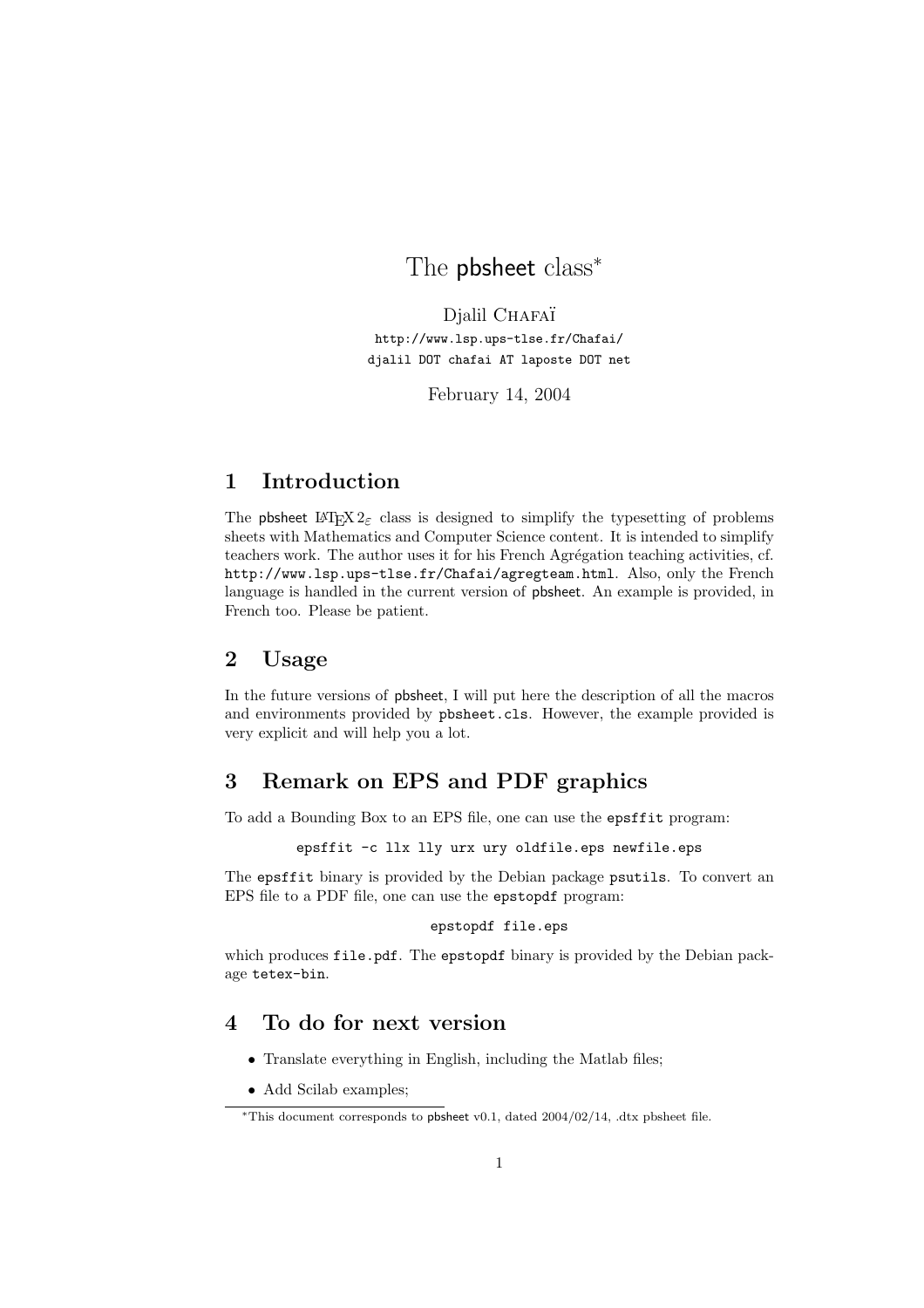- Check for packages versions (recent listings for Scilab for example);
- Add automatic inclusion of macros via a suitable class option;
- Add multilingual support via Babel;
- Provide more examples;
- Enhence the help file generated via pbsheet.dtx. Add documentation for macros and environments;
- Provide scripts for EPS to PDF conversion;
- Modify the \bibliography macro to automatically extract the BibTeX .bib filename by using the .tex filename of the T<sub>E</sub>X file. This will ensure interoperability with AUCTeX/RefTeX/BibCite.

# 5 Implementation

```
1 %%
 2 \LoadClassWithOptions{article} \ProcessOptions\relax
3 \%4 \ifx\pdfoutput\undefined
5 \usepackage[latin1]{inputenc}
6 \usepackage[T1]{fontenc}
7 \usepackage{url}
8 \usepackage[dvips]{graphicx}
9 \newcommand{\phantomsection}{\null} %% provided by hyperref.
10 \else
11 \pdfoutput=1\pdfcompresslevel=9\pdfadjustspacing=1
12 \usepackage[pdftex,bookmarks,a4paper,colorlinks]{hyperref}
13 \usepackage{aeguill}
14 \usepackage[pdftex]{graphicx}
15 \hypersetup{bookmarksnumbered,plainpages=false,hypertexnames=false}
16 \hypersetup{pagecolor=blue,linkcolor=blue,citecolor=blue,urlcolor=blue}
17 \hypersetup{pdfcreator=PDFLaTeX with pbsheet class}
18 \text{ t}19 \RequirePackage{amsmath,amsfonts,amssymb,amsthm,latexsym}
20 \RequirePackage[a4paper,portrait]{geometry}
21 \RequirePackage{rotating}
22 \RequirePackage{moreverb}
23 \RequirePackage[latin1]{inputenc}
24 \RequirePackage{xspace}
25 \RequirePackage[francais]{babel}
26 \RequirePackage{color}
27 \RequirePackage{listings}
28 \ifx\pdfoutput\undefined
29 \else %% listings/hyperref compatibility.
30 \makeatletter
31 \providecommand*{\toclevel@lstlisting}{0}
32 \makeatother
33 \fi
34 %%%%
```

```
35 %%%% Macros et Environments
```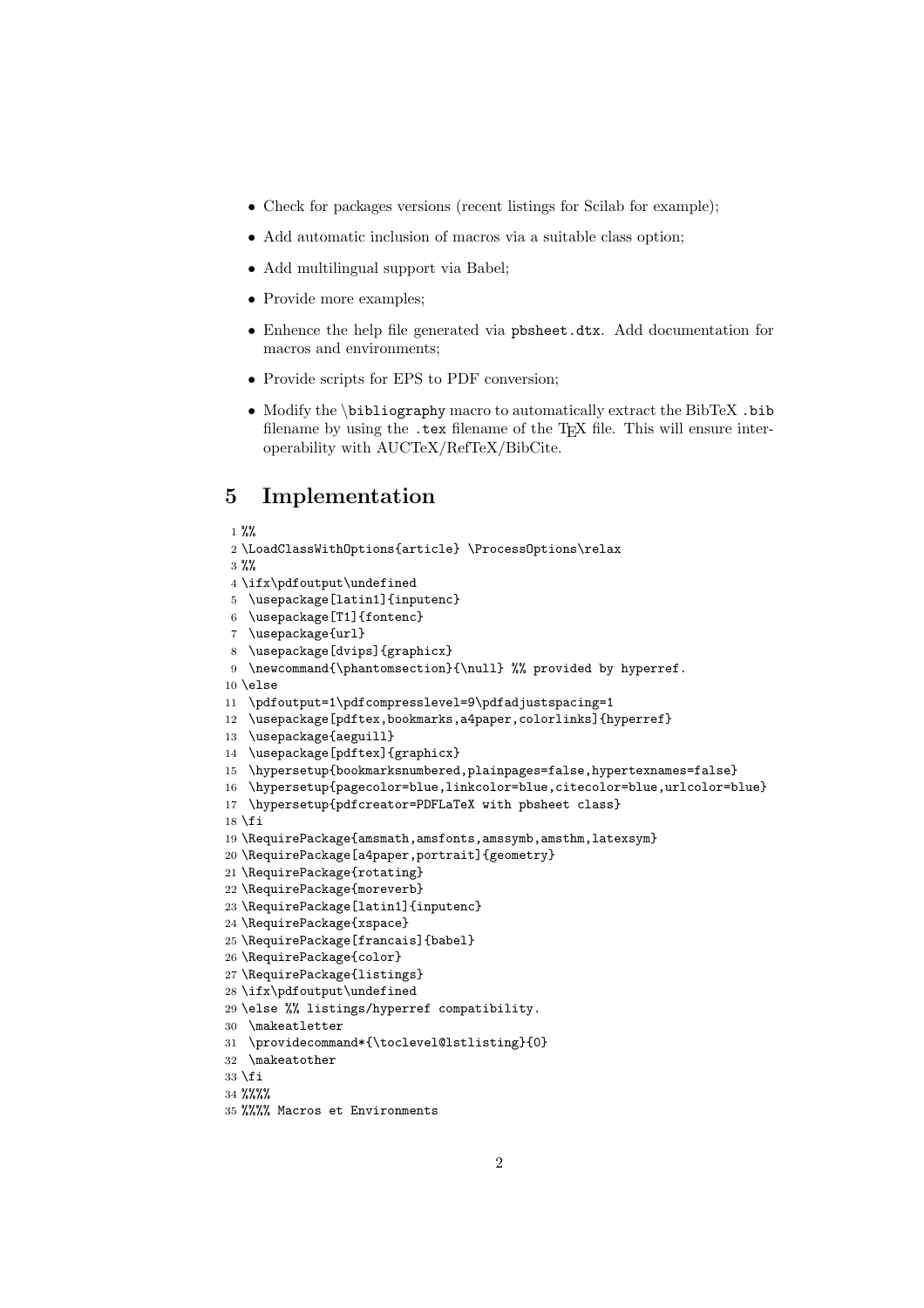```
36 %%%%
37 %%
38 \newcommand{\MFILE}[1]{
39 \begin{lstinputlisting}[language=Matlab]{#1.m}%
40 \label{code:#1}%
41 \end{lstinputlisting}
42 }
43 %%
44 \newcommand{\SCEFILE}[1]{
45 \begin{lstinputlisting}[language=Scilab]{#1.sce}%
46 \label{code:#1}%
47 \end{lstinputlisting}
48 }
49 %%
50 \newcommand{\SCIFILE}[1]{
51 \begin{lstinputlisting}[language=Scilab]{#1.sci}%
52 \label{code:#1}%
53 \end{lstinputlisting}
54 }
55 %%
56 \newcommand{\FFIG}[5]{%% fname cm scale floatparams caption
57 %% here, floatparams is in the set {vflt,rflt,lflt}, cf. floatflt doc.
58 \begin{floatingfigure}[#4]{#2}%
59 \begin{center}%
60 \includegraphics[scale=#3]{#1}%
61 \caption{#5}%
62 \label{fi:#1}%
63 \end{center}%
64 \end{floatingfigure}%
65 }
66 %%
67 \newcommand{\FIG}[4]{%% fname scale floatparams caption
68 \begin{figure}[#3]%
69 \begin{center}%
70 \includegraphics[scale=#2]{#1}%
71 \ \ \ \ \ \ \72 \label{fi:#1}%
73 \end{center}%
74 \end{figure}
75 }
76 %%
77 \makeatletter%
78 \newcommand{\@TITRE}{Feuille de Travaux Pratiques}
79 \newcommand{\@AUTEUR}{Anonyme}
80 \newcommand{\@DATE}{\today}
81 \newcommand{\@FORMATION}{Agr\'egation de math\'ematiques%
82 -- Oral de mod\'elisation stochastique}
83 \newcommand{\@ANNEE}{Ann\'ee}
84 \newcommand{\@ETABLISSEMENT}{\'Etablissement}
85 \newcommand{\@WEB}{http://www.lsp.ups-tlse.fr/Chafai/agregteam.html}
86 \newcommand{\@MEL}{anonyme@pas.net}
87 \newcommand{\TITRE}[1]{%
88 \renewcommand{\@TITRE}{#1}}
89 \newcommand{\AUTEUR}[1]{%
```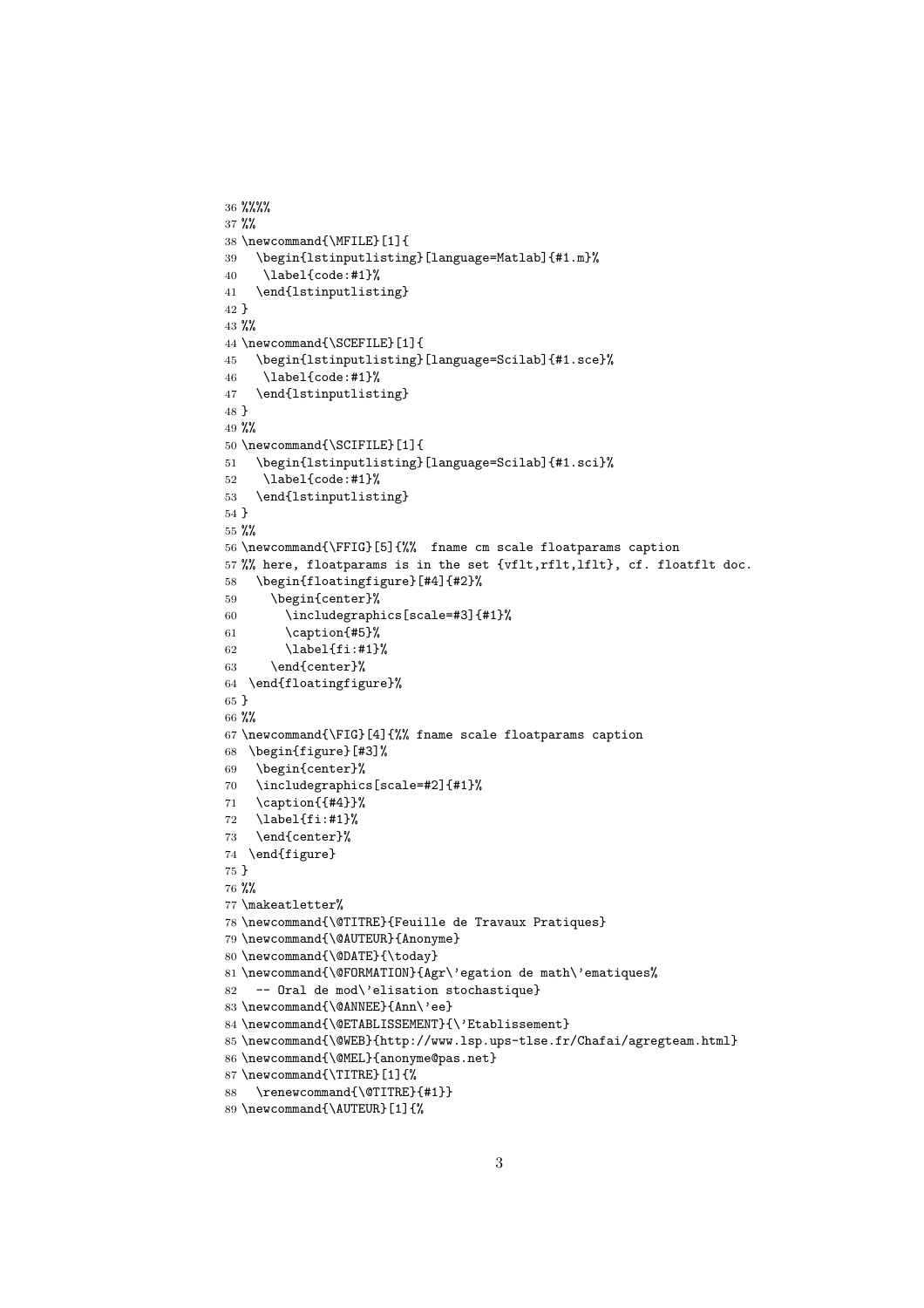```
90 \renewcommand{\@AUTEUR}{#1}}
91 \newcommand{\DATE}[1]{%
92 \renewcommand{\@DATE}{#1}}
93 \newcommand{\FORMATION}[1]{%
94 \renewcommand{\@FORMATION}{#1}}
95 \newcommand{\ANNEE}[1]{%
96 \renewcommand{\@ANNEE}{#1}}
97 \newcommand{\ETABLISSEMENT}[1]{%
98 \renewcommand{\@ETABLISSEMENT}{#1}}
99 \newcommand{\WEB}[1]{%
100 \renewcommand{\@WEB}{#1}}
101 \newcommand{\MEL}[1]{%
102 \renewcommand{\@MEL}{#1}}
103 \makeatother
104 %%
105 \makeatletter
106 \newcommand{\PREMIEREPAGE}{%
107 \newpage\null%
108 \begin{center}%
109 \hrule height .2pt%
110 \medskip{\Large\bfseries\@TITRE\par}\medskip%
111 \hrule height .2pt%
112 \end{center}%
113 \bigskip%\vfil%
114 }
115 \makeatother
116 %%
117 \theoremstyle{plain}%
118 \newtheorem{thm}{Theor\'eme}[section]%
119 \newtheorem{cor}[thm]{Corollaire}%
120 \newtheorem{prop}[thm]{Proposition}%
121 \newtheorem{lem}[thm]{Lemme}%
122 \theoremstyle{definition}%
123 \newtheorem{defi}[thm]{D\'efinition}%
124 \newtheorem{xpl}[thm]{Exemple}%
125 \newtheorem{exo}[thm]{Exercice}%
126 \newtheorem{hyp}[thm]{Hypoth\'ese}%
127 \newtheorem{eur}[thm]{Heuristique}%
128 \newtheorem{pro}[thm]{Probl\'eme}%
129 \theoremstyle{remark}%
130 \newtheorem{rem}[thm]{Remarque}%
131 %%%%
132 %%%% Commands to be executed before \begin{document}
133 %%%%
134 %%
135 \geometry{left=2.5cm,right=2.5cm}
136 %%
137 \lstset{extendedchars=true,%
138 basicstyle=\small,%
139 commentstyle=\ttfamily\color[rgb]{0,0,0.5},%
140 stringstyle=\color[rgb]{0,0.5,0},%
141 frame=tblr,frameround=tttt,%
142 %%labelstyle=\tiny,labelstep=1,labelsep=10pt
143 }
```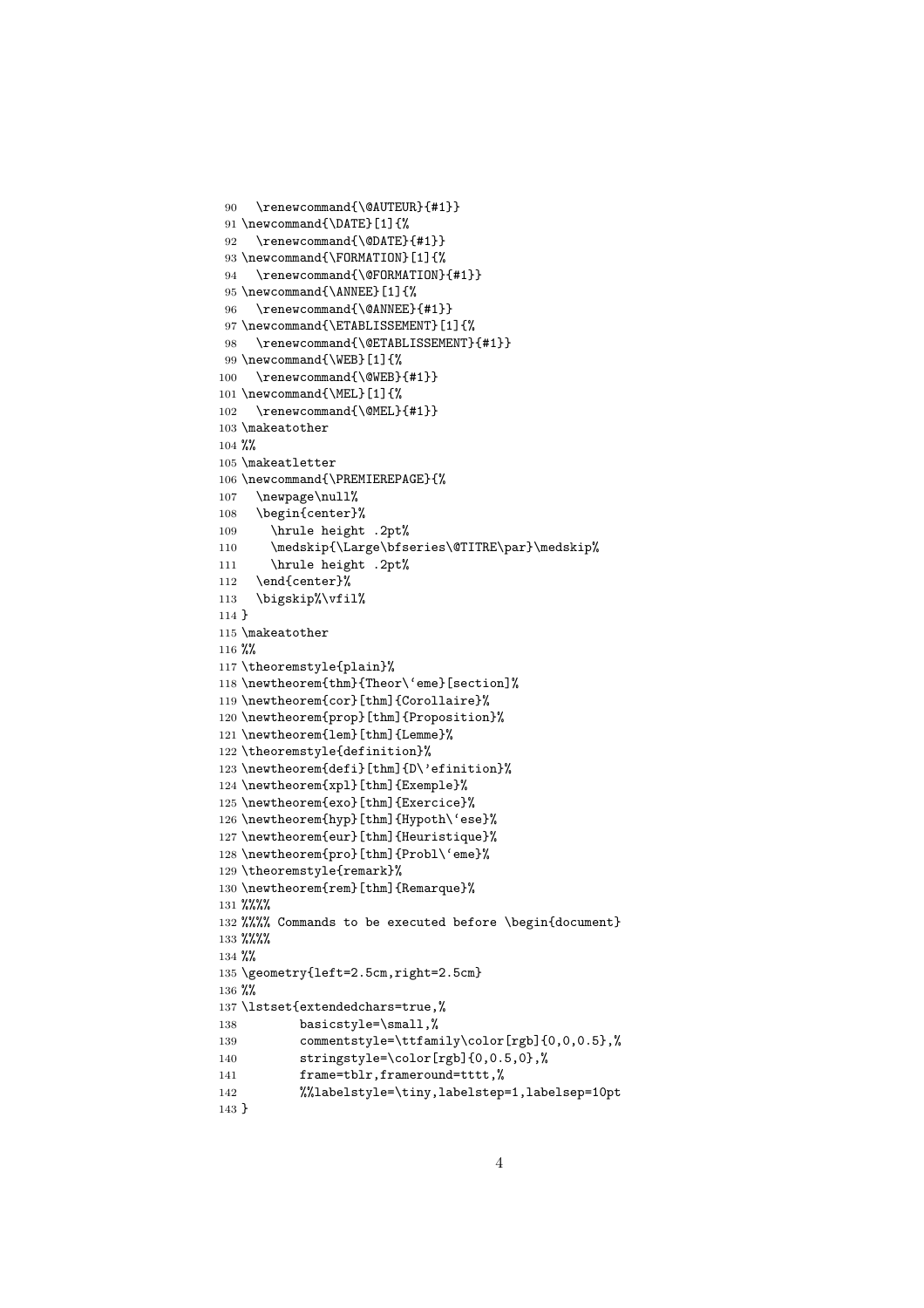```
144 %
145 \makeatletter
146 \renewcommand{\@evenfoot}
147 {\tiny\normalfont
148 \@DATE. Copyright \@AUTEUR\ \@MEL. GNU FDL Copyleft.
149 %% \url{http://www.gnu.org/copyleft/fdl.html}.
150 \hfil \upshape Page n{\thepage}.}
151 \renewcommand{\@evenhead}
152 {\tiny\scshape \@ETABLISSEMENT\ -- \@FORMATION\ --
153 \normalfont\bfseries\@ANNEE.
154 \normalfont\hfil \upshape Page n{\thepage}.}
155 \renewcommand{\@oddfoot}{\@evenfoot}
156 \renewcommand{\@oddhead}{\@evenhead}
157 \makeatother
158 %% smaller sections titles
159 \makeatletter
160 \renewcommand{\section}{\@startsection%
161 {section}% % name
162 {1}% % level
163 {0em}% % indent
164 {\baselineskip}% % beforeskip
165 {0.5\baselineskip}% % afterskip
166 {\normalfont\large\bfseries}}% % style
167\renewcommand{\subsection}{\@startsection%
168 {subsection}% % name
169 {2}% % level
170 {0em}% \frac{170}{100} indent
171 {\baselineskip}% % beforeskip
172 {0.25\baselineskip}% % afterskip
173 {\normalfont\bfseries}% % style
174 }
175 \makeatother
176 %%
177 %% Macros
178 %%
179 \newcommand{\DOIFPDF}[2]{\ifx\pdfoutput\undefined #2\else#1\fi}
180 %% For nice typesetting of the actual engine name.
181 \newcommand{\EngineName}{\DOIFPDF{\texttt{pdf}\LaTeX}{\LaTeXe}}
182 %% For short rough notes and warnings.
183 \newcommand{\NB}[1]{{\large\textbf{*** #1 ***}}}
184 %% To force maths mode.
185 \newcommand{\EM}{\ensuremath}
186 %%% Limits
187 \newcommand{\limLeb}[2]
188 {\underset{#1\to+\infty}{\overset{\bL^{#2}}{\longrightarrow}}}
189 \newcommand{\limE}[1]
190 {\underset{#1\to+\infty}{\overset{\text{tr.}}{\longrightarrow}}}
191 \newcommand{\limW}[1]
192 {\underset{#1\to+\infty}{\overset{\text{weak}}{\longrightarrow}}}
193 \newcommand{\limP}[1]
194 {\underset{#1\to+\infty}{\overset{\dP}{\longrightarrow}}}
195 \newcommand{\limL}[1]
196 {\underset{#1\to+\infty}{\overset{\cL}{\longrightarrow}}}
197 \newcommand{\limn}[1]
```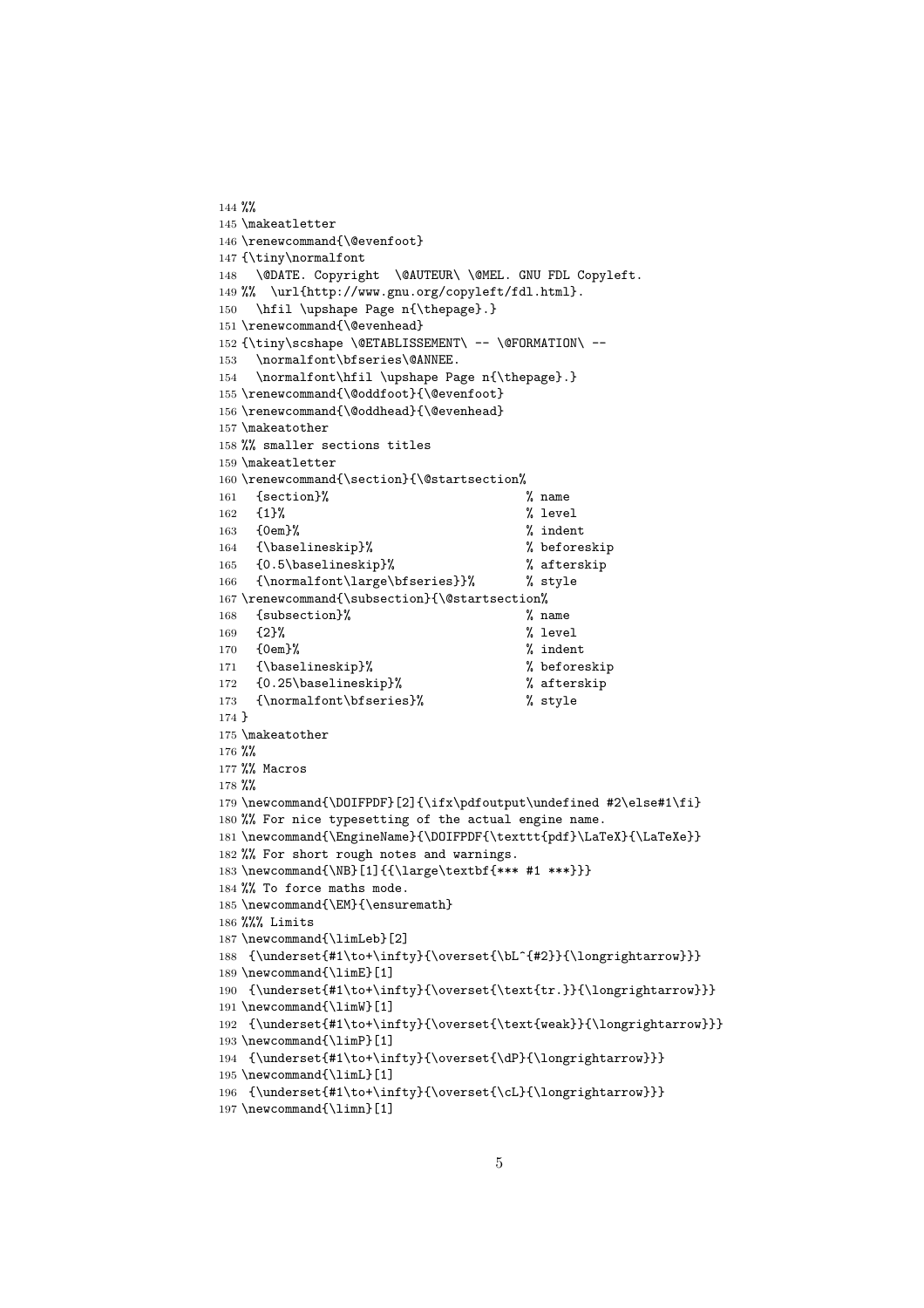```
198 {\underset{#1\to+\infty}{\longrightarrow}}
199 \newcommand{\mylim}[2]
200 {\underset{#1\to#2}{\longrightarrow}}
201 \newcommand{\limPS}[1]
202 {\underset{#1\to+\infty}{\overset{\text{p.s.}}{\longrightarrow}}}
203 \newcommand{\limAS}[1]
204 {\underset{#1\to+\infty}{\overset{\text{a.s.}}{\longrightarrow}}}
205 %% Time
206 \makeatletter
207 \providecommand{\timenow}{\@tempcnta\time%
208 \@tempcntb\@tempcnta%
209 \divide\@tempcntb60%
210 \ifnum10>\@tempcntb0\fi\number\@tempcntb%
211 \multiply\@tempcntb60%
212 \advance\@tempcnta-\@tempcntb%
213 :\ifnum10>\@tempcnta0\fi\number\@tempcnta}
214 \makeatother
215 %% Mathmode double capital letters.
216 \newcommand{\dA}{\EM{\mathbb{A}}}
217 \newcommand{\dB}{\EM{\mathbb{B}}}
218 \newcommand{\dC}{\EM{\mathbb{C}}}
219 \newcommand{\dD}{\EM{\mathbb{D}}}
220 \newcommand{\dE}{\EM{\mathbb{E}}}
221 \newcommand{\dF}{\EM{\mathbb{F}}}
222 \newcommand{\dG}{\EM{\mathbb{G}}}
223 \newcommand{\dH}{\EM{\mathbb{H}}}
224 \newcommand{\dI}{\EM{\mathbb{I}}}
225 \newcommand{\dJ}{\EM{\mathbb{J}}}
226 \newcommand{\dK}{\EM{\mathbb{K}}}
227 \newcommand{\dL}{\EM{\mathbb{L}}}
228 \newcommand{\dM}{\EM{\mathbb{M}}}
229 \newcommand{\dN}{\EM{\mathbb{N}}}
230 \newcommand{\dO}{\EM{\mathbb{O}}}
231 \newcommand{\dP}{\EM{\mathbb{P}}}
232 \newcommand{\dQ}{\EM{\mathbb{Q}}}
233 \newcommand{\dR}{\EM{\mathbb{R}}}
234 \newcommand{\dS}{\EM{\mathbb{S}}}
235 \newcommand{\dT}{\EM{\mathbb{T}}}
236 \newcommand{\dU}{\EM{\mathbb{U}}}
237 \newcommand{\dV}{\EM{\mathbb{V}}}
238 \newcommand{\dW}{\EM{\mathbb{W}}}
239 \newcommand{\dX}{\EM{\mathbb{X}}}
240 \newcommand{\dY}{\EM{\mathbb{Y}}}
241 \newcommand{\dZ}{\EM{\mathbb{Z}}}
242 %% Mathmode Roman capital letters.
243 \newcommand{\rA}{\EM{\mathrm{A}}}
244 \newcommand{\rB}{\EM{\mathrm{B}}}
245 \newcommand{\rC}{\EM{\mathrm{C}}}
246 \newcommand{\rD}{\EM{\mathrm{D}}}
247 \newcommand{\rE}{\EM{\mathrm{E}}}
248 \newcommand{\rF}{\EM{\mathrm{F}}}
249 \newcommand{\rG}{\EM{\mathrm{G}}}
250 \newcommand{\rH}{\EM{\mathrm{H}}}
```

```
251 \newcommand{\rI}{\EM{\mathrm{I}}}
```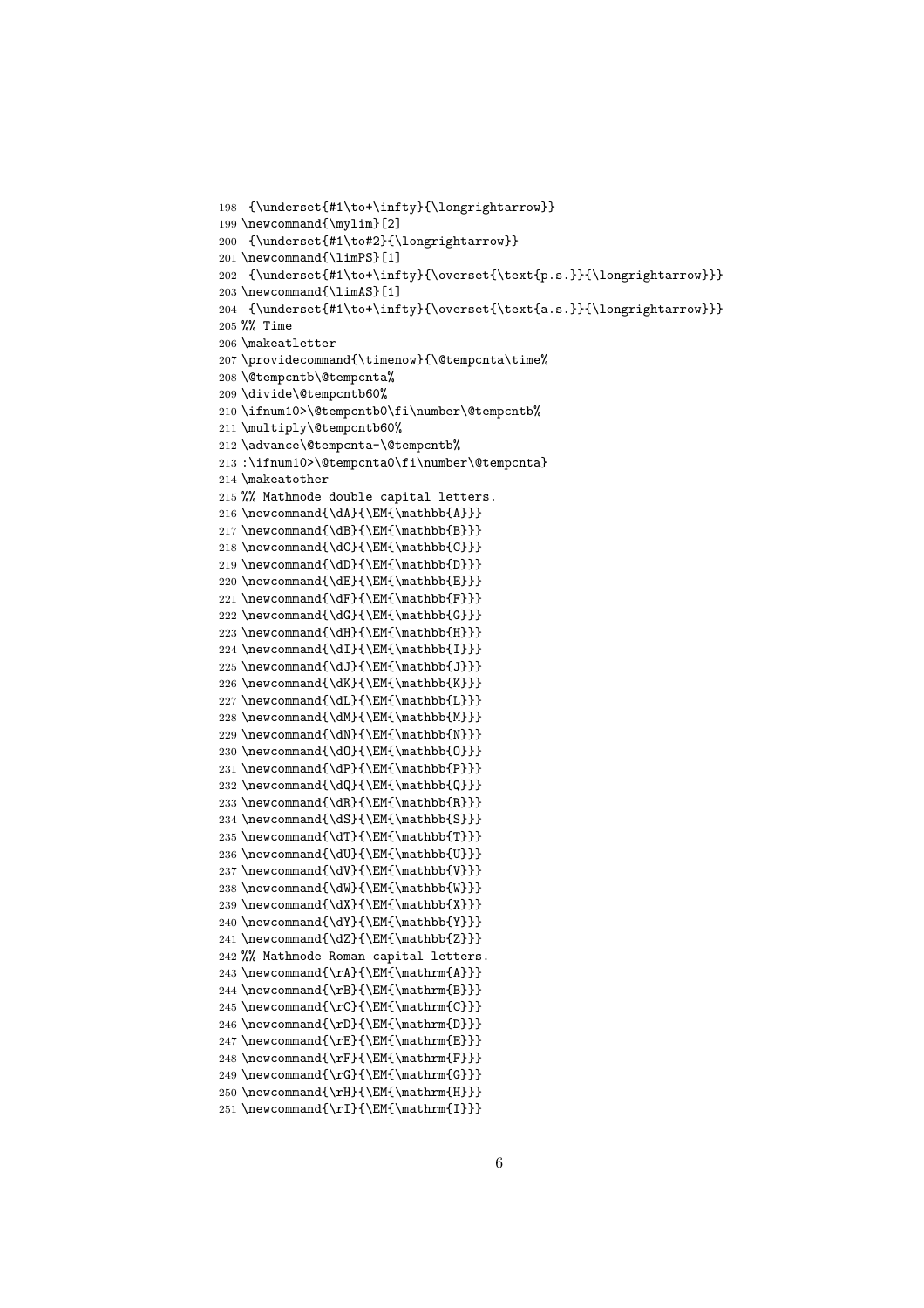252 \newcommand{\rJ}{\EM{\mathrm{J}}} 253 \newcommand{\rK}{\EM{\mathrm{K}}} 254 \newcommand{\rL}{\EM{\mathrm{L}}}  $255 \newcommand{\rM}{EM{mathmm{M}}$ 256 \newcommand{\rN}{\EM{\mathrm{N}}} 257 \newcommand{\rO}{\EM{\mathrm{O}}} 258 \newcommand{\rP}{\EM{\mathrm{P}}} 259 \newcommand{\rQ}{\EM{\mathrm{Q}}} 260 \newcommand{\rR}{\EM{\mathrm{R}}} 261 \newcommand{\rS}{\EM{\mathrm{S}}} 262 \newcommand{\rT}{\EM{\mathrm{T}}} 263 \newcommand{\rU}{\EM{\mathrm{U}}} 264 \newcommand{\rV}{\EM{\mathrm{V}}} 265 \newcommand{\rW}{\EM{\mathrm{W}}} 266 \newcommand{\rX}{\EM{\mathrm{X}}} 267 \newcommand{\rY}{\EM{\mathrm{Y}}} 268 \newcommand{\rZ}{\EM{\mathrm{Z}}} 269 %% Mathmode calligraphic capital letters. 270 \newcommand{\cA}{\EM{\mathcal{A}}} 271 \newcommand{\cB}{\EM{\mathcal{B}}} 272 \newcommand{\cC}{\EM{\mathcal{C}}} 273 \newcommand{\cD}{\EM{\mathcal{D}}}  $274 \newcommand{\cE}{\EM{\mathbf{\mathbb{E}}\}}$ 275 \newcommand{\cF}{\EM{\mathcal{F}}} 276 \newcommand{\cG}{\EM{\mathcal{G}}} 277 \newcommand{\cH}{\EM{\mathcal{H}}} 278 \newcommand{\cI}{\EM{\mathcal{I}}} 279 \newcommand{\cJ}{\EM{\mathcal{J}}} 280 \newcommand{\cK}{\EM{\mathcal{K}}} 281 \newcommand{\cL}{\EM{\mathcal{L}}} 282 \newcommand{\cM}{\EM{\mathcal{M}}} 283 \newcommand{\cN}{\EM{\mathcal{N}}}  $284 \newcommand{\cd{ll}H\mathfrak{math}$ 285 \newcommand{\cP}{\EM{\mathcal{P}}} 286 \newcommand{\cQ}{\EM{\mathcal{Q}}} 287 \newcommand{\cR}{\EM{\mathcal{R}}} 288 \newcommand{\cS}{\EM{\mathcal{S}}} 289 \newcommand{\cT}{\EM{\mathcal{T}}} 290 \newcommand{\cU}{\EM{\mathcal{U}}} 291 \newcommand{\cV}{\EM{\mathcal{V}}} 292 \newcommand{\cW}{\EM{\mathcal{W}}} 293 \newcommand{\cX}{\EM{\mathcal{X}}} 294 \newcommand{\cY}{\EM{\mathcal{Y}}} 295 \newcommand{\cZ}{\EM{\mathcal{Z}}} 296 %% Mathmode bold capital letters. 297 \newcommand{\bA}{\EM{\mathbf{A}}} 298 \newcommand{\bB}{\EM{\mathbf{B}}} 299 \newcommand{\bC}{\EM{\mathbf{C}}} 300 \newcommand{\bD}{\EM{\mathbf{D}}} 301 \newcommand{\bE}{\EM{\mathbf{E}}} 302 \newcommand{\bF}{\EM{\mathbf{F}}} 303 \newcommand{\bG}{\EM{\mathbf{G}}}  $304 \newline \hspace*{1.5em} \label{thm:KMS}$ 305 \newcommand{\bI}{\EM{\mathbf{I}}}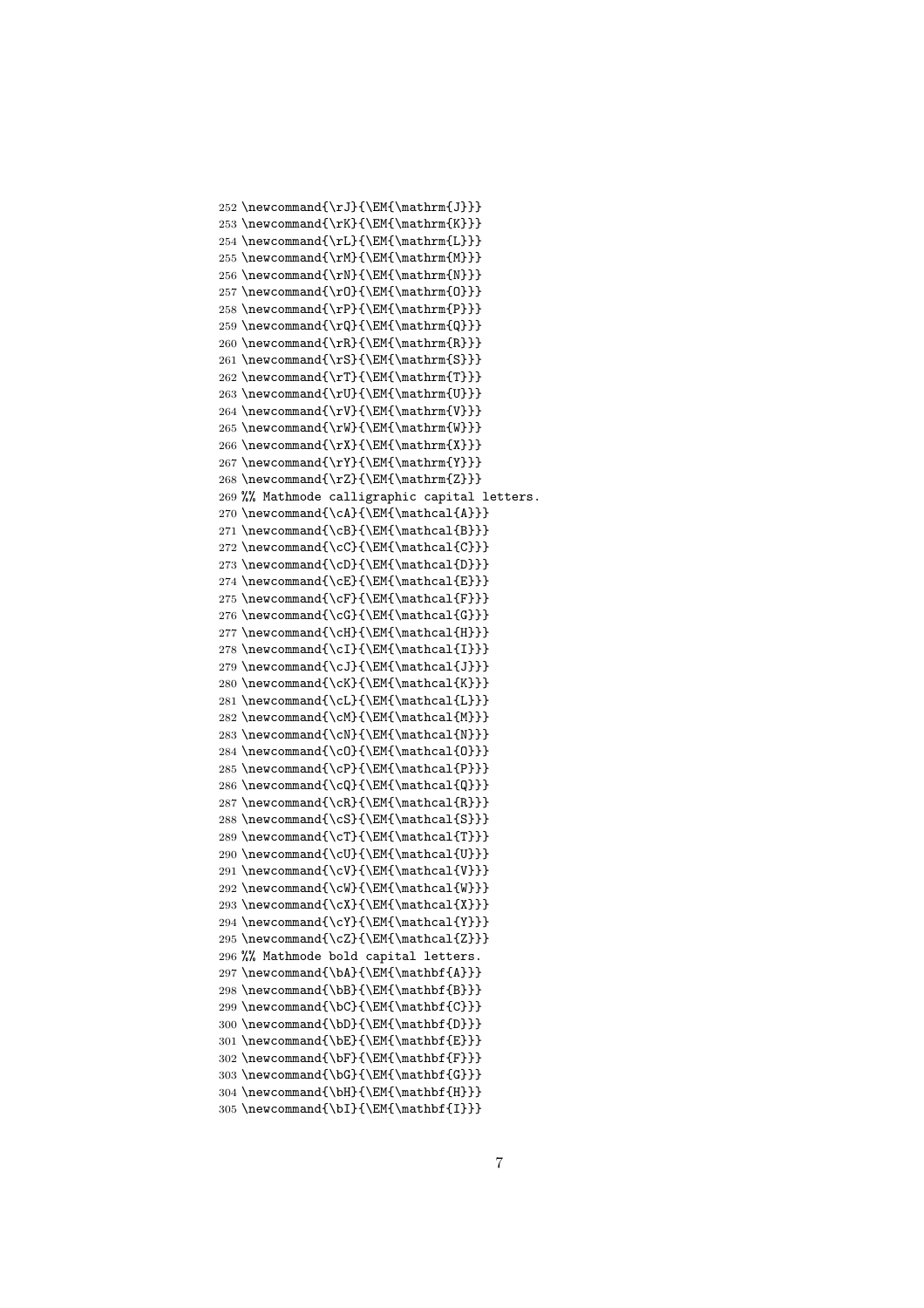```
306 \newcommand{\bJ}{\EM{\mathbf{J}}}
307 \newcommand{\bK}{\EM{\mathbf{K}}}
308 \newcommand{\bL}{\EM{\mathbf{L}}}
309 \newcommand{\bM}{\EM{\mathbf{M}}}
310 \newcommand{\bN}{\EM{\mathbf{N}}}
311 \newcommand{\bO}{\EM{\mathbf{O}}}
312 \newcommand{\bP}{\EM{\mathbf{P}}}
313 \newcommand{\bQ}{\EM{\mathbf{Q}}}
314 \newcommand{\bR}{\EM{\mathbf{R}}}
315 \newcommand{\bS}{\EM{\mathbf{S}}}
316 \newcommand{\bT}{\EM{\mathbf{T}}}
317 \newcommand{\bU}{\EM{\mathbf{U}}}
318 \newcommand{\bV}{\EM{\mathbf{V}}}
319 \newcommand{\bW}{\EM{\mathbf{W}}}
320 \newcommand{\bX}{\EM{\mathbf{X}}}
321 \newcommand{\bY}{\EM{\mathbf{Y}}}
322 \newcommand{\bZ}{\EM{\mathbf{Z}}}
323 %% Useful shortcuts to some Greek letters and symbols.
324 \newcommand{\al}{\alpha}
325 \newcommand{\be}{\beta}
326 \newcommand{\De}{\Delta}
327 \newcommand{\de}{\delta}
328 \newcommand{\ga}{\gamma}
329 \newcommand{\Ga}{\Gamma}
330 \newcommand{\g}{\gamma}
331 \newcommand{\gn}{\g_n}
332 \newcommand{\gt}[1]{\g^{\otimes #1}}
333 \newcommand{\la}{\lambda}
334 \newcommand{\La}{\Lambda}
335 \newcommand{\lan}{\la_n}
336 \newcommand{\na}{\nabla}
337 \newcommand{\Om}{\Omega}
338 \newcommand{\om}{\omega}
339 \newcommand{\ph}{\Phi}
340 \newcommand{\Si}{\Sigma}
341 \newcommand{\si}{\sigma}
342 \newcommand{\Te}{\Theta}
343 \newcommand{\te}{\theta}
344 \newcommand{\ta}{\tau}
345 \newcommand{\Ups}{\Upsilon}
346 \newcommand{\veps}{\varepsilon}
347 \newcommand{\vphi}{\varphi}
348 \newcommand{\bul}{\EM{\bullet}}
349 %% Functional prototype with dimensioning.
350 \newcommand{\p}[4]{{#3}\!\left#1{#4}\right#2}
351 %% Norms and related.
352 \newcommand{\ABS}[1]{\EM{{\left| #1 \right|}}} % |1|
353 \newcommand{\BRA}[1]{\EM{{\left\{#1\right\}}}} % {1}
354 \newcommand{\DP}[1]{\EM{{\left<#1\right>}}} % <1>
355 \newcommand{\NRM}[1]{\EM{{\left\| #1\right\|}}} % ||1||
356 \newcommand{\NI}[1]{\EM{{\left\| #1\right\|}_\infty}} % infinite norm.
357\newcommand{\OSC}[1]{\EM{{\p(){\mathrm{osc}}{#1}}}} % oscillation.
358 \newcommand{\PAR}[1]{\EM{{\left(#1\right)}}} % (1)
359 \newcommand{\BPAR}[1]{\EM{{\biggl(#1\biggr)}}} % (1)
```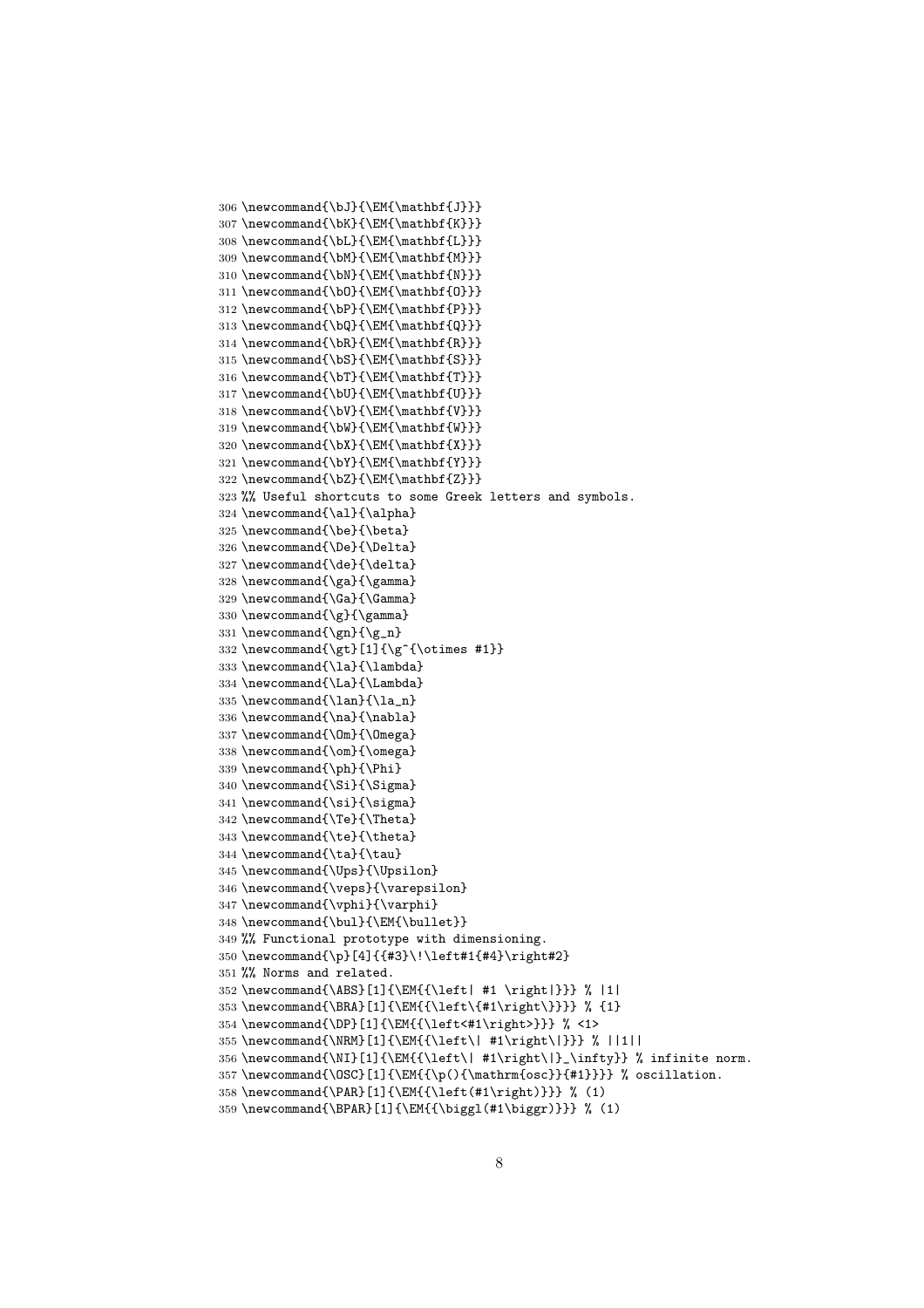```
360 \newcommand{\BABS}[1]{\EM{{\biggl|#1\biggr|}}} % (1)
361 \newcommand{\pd}{\EM{\partial}} % derivee partielle
362 \newcommand{\PD}[2]{\EM{{\frac{\partial #1}{\partial #2}}}}%part. deriv.
363 \newcommand{\SBRA}[1]{\EM{{\left[#1\right]}}} % [1]
364 \newcommand{\VT}[1]{\EM{{\|#1\|}_{\text{\scriptsize VT}}}} % tot. var.
365 \newcommand{\LIP}[1]{\EM{\|#1\|_{\mathrm{Lip}}}} % Lipschitz norm.
366 \newcommand{\WH}[1]{\widehat{#1}}
367 %% Fonctionals and functions.
368 \newcommand{\sentf}{\bH}
369 \newcommand{\sent}[1]{\p(){\sentf}{#1}}
370 \newcommand{\bentf}[1]{\bH_{#1}}
371 \newcommand{\bent}[2]{\p(){\bentf{#1}}{#2}}
372 \newcommand{\eentf}{\bN}
373 \newcommand{\eent}[1]{\p(){\eentf}{#1}}
374 \newcommand{\entf}{1}{{mathbf{Ent}_{41}}375 \newcommand{\ent}[2]{\p(){\entf{#1}}{#2}}
376 \newcommand{\ientf}[1]{\bH^{#1}}
377\newcommand{\ient}[2]{\p(){\ientf{#1}}{#2}}
378 \newcommand{\rentf}{\mathbf{Ent}}
379\newcommand{\rent}[2]{\p(){\rentf}{#1\,\vert\,#2}}
380 \newcommand{\entr}{\mathbf{Ent}_r}
381 \newcommand{\enef}[1]{\boldsymbol{\mathcal{E}}_{#1}}
382 \newcommand{\ene}[2]{\p(){\enef{#1}}{#2}}
383 \newcommand{\imutf}{\bI}
384 \newline \newline \hspace{1.5em}\newline \hspace{1.5em}\newline \hspace{1.5em}\newline \hspace{1.5em}\newline \hspace{1.5em}\newline \hspace{1.5em}\newline \hspace{1.5em}\newline \hspace{1.5em}\newline \hspace{1.5em}\newline \hspace{1.5em}\newline \hspace{1.5em}\newline \hspace{1.5em}\newline \hspace{1.5em}\newline \hspace{1.5em}\newline \hspace{1.5em}\newline \hspace{1.5em}\newline \hspace{1.5em}\newline \hspace{1.5em}\newline \hspace{1.5em}\newline \hspace{1.5em}\newline \hspace{1.5em}\newline \hspace385 \newcommand{\fcrf}{\dI}
386 \newcommand{\fcr}[1]{\p(){\fcrf}{#1}}
387 \newcommand{\fishf}{\bJ}
388 \newcommand{\fish}[1]{\p(){\fishf}{#1}}
389 \newcommand{\fishmf}{\dJ}
390 \newcommand{\fishm}[1]{\p(){\fishmf}{#1}}
391 \newcommand{\moyf}[1]{\bE_{#1}}
392 \newcommand{\moy}[2]{\p(){\moyf{#1}}{#2}}
393 \newcommand{\econd}[2]{\p(){\moyf{}}{#1\,\vert\,#2}}
394 \newcommand{\bmoy}[2]{\moyf{#1}\!\biggl(#2\biggr)}
395 \newcommand{\corrf}[1]{\mathbf{Cor}_{#1}}
396 \newcommand{\corr}[3]{\p(){\corrf{#1}}{#2,#3}}
397 \newcommand{\covf}[1]{\mathbf{Cov}_{#1}}
398 \newcommand{\cov}[3]{\p(){\covf{#1}}{#2,#3}}
399 \newcommand{\bcov}[3]{\covf{#1}\!\biggl(#2,#3\biggr)}
400 \newcommand{\suppf}{\mathrm{supp}}
401 \newcommand{\supp}[1]{\suppf\PAR{#1}}
402 \newcommand{\DIMF}{\mathrm{dim}}
403 \newcommand{\DIM}[1]{\DIMF\PAR{#1}}
404 \newcommand{\RANGEF}{\mathrm{range}}
405 \newcommand{\RANGE}[1]{\RANGEF\PAR{#1}}
406 \newcommand{\varf}[1]{\mathbf{Var}_{#1}}
407 \newcommand{\var}[2]{\p(){\varf{#1}}{#2}}
408 \newcommand{\bvar}[2]{\varf{#1}\!\biggl(#2\biggr)}
409 \newcommand{\Kf}{\bK}
410 \newcommand{\K}[1]{\p(){\Kf}{#1}}
411 \newcommand{\vrs}[1]{\mathbf{L}_{#1}}
412 \newcommand{\lik}[1]{\vrs{#1}}
413 %% Sets, spaces, and functional spaces.
```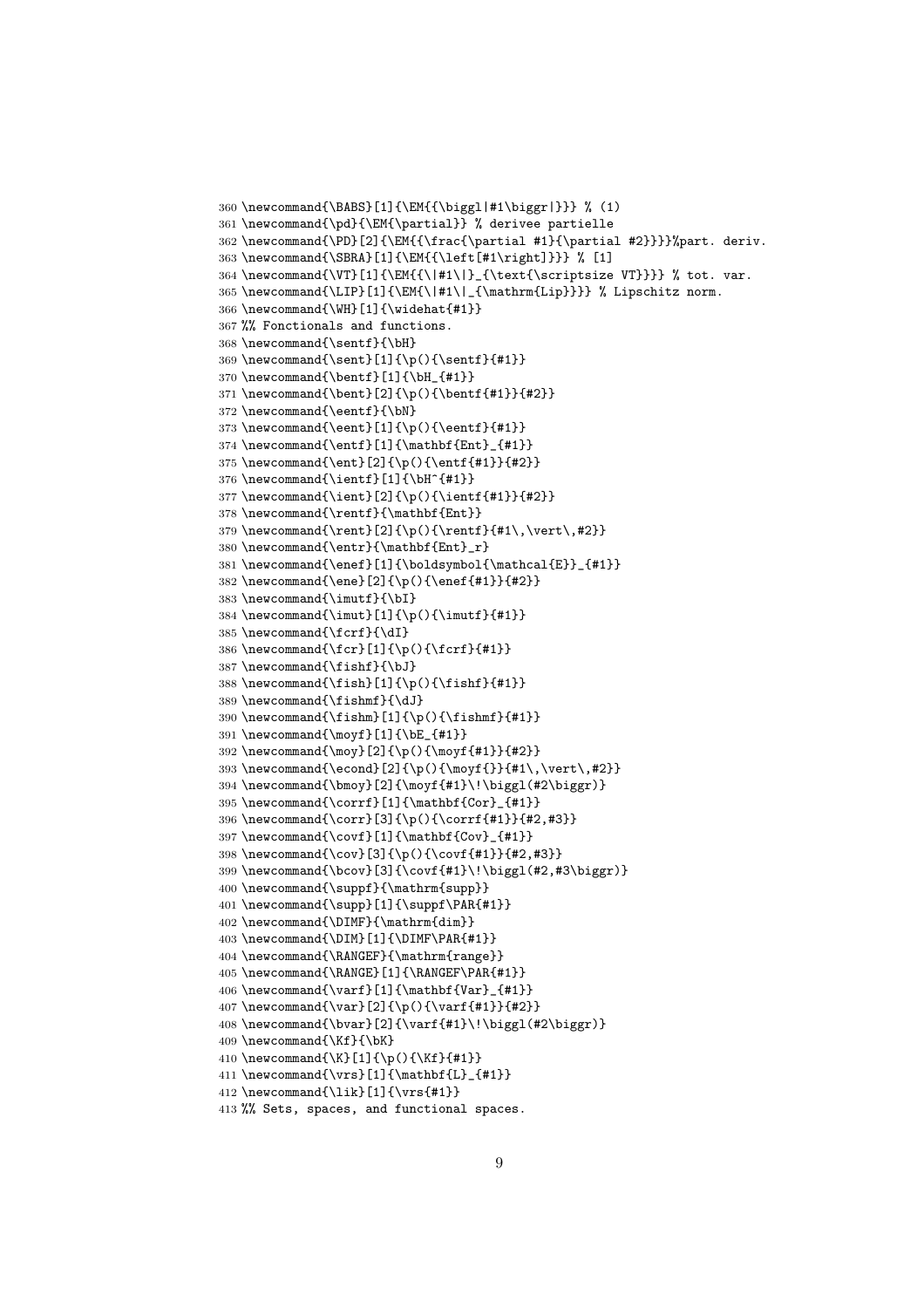```
414 \newcommand{\C}[1]{\p(){\cC}{#1}}
415 \newcommand{\Cb}[1]{\p(){\cC_b}{#1}}
416 \newcommand{\Cc}[1]{\p(){\cC_c}{#1}}
417 \newcommand{\Cn}[2]{\p(){\cC^{#1}}{#2}}
418 \newcommand{\Ci}[1]{\Cn{\infty}{#1}}
419 \newcommand{\Cic}[1]{\p(){\cC_c^\infty}{#1}}
420 \newcommand{\Cnc}[2]{\p(){\cC_c^{#1}}{#2}}
421 \newcommand{\Cnb}[2]{\p(){\cC_b^{#1}}{#2}}
422 \newcommand{\Cib}[1]{\p(){\cC_b^\infty}{#1}}
423 \newcommand{\leb}[2]{\p(){\bL^{#1}}{#2}}
424 \newcommand{\lebb}[1]{\bL^{#1}}
425 %% Determinant, trace, ...
426 \newcommand{\Tr}{\mathrm{Tr\,}}
427\newcommand{\Det}[1]{\mathrm{Det}\,}
428 \newcommand{\TR}[1]{\p(){\mathrm{Tr}}{#1}}
429 \newcommand{\DIAG}[1]{\p(){\mathrm{Diag}}{#1}}
430 \newcommand{\DET}[1]{\p(){\mathrm{Det}}{#1}}
431 \newcommand{\SIG}[1]{\p(){\mathrm{Sign}}{#1}}
432 \newcommand{\KER}[1]{\p(){\mathrm{Ker}}{#1}}
433 \newcommand{\RG}[1]{\p(){\mathrm{Range}}{#1}}
434 \newcommand{\DIAM}[1]{\p(){\mathrm{Diam}}{#1}}
435 \newcommand{\ID}{\mathbf{Id}}
436 \newcommand{\Id}{\mathrm{Id}}
437 \newcommand{\Mo}{\mathbf{1}}
438 \newcommand{\Vo}{\mathrm{1}}
439 %%% Semi-groups, generators, carre-du-champ, ...
440 \newcommand{\CD}{CD(\rho ,\infty)}
441 \newcommand{\GA}{\boldsymbol{\Gamma}}
442 \newcommand{\GD}{\GA_{\!\!{\mathbf 2}}}
443 \newcommand{\GI}{\bL}
444 \newcommand{\GR}{\nabla}
445 \newcommand{\GIV}{\EM{\overrightarrow{\GI}}}
446 \newcommand{\GIB}{\EM{\overline{\GI}}}
447\newcommand{\LA}{\boldsymbol{\Delta}}
448 \newcommand{\ROT}{\mathbf{rot}\,}
449 \newcommand{\DIV}{\mathbf{div}\,}
450 \newcommand{\PT}[1][t]{\mathbf{P}_{\!#1}}
451 \newcommand{\SGf}[1]{{\mathbf P}_{#1}}
452 \newcommand{\SG}[2]{\p(){\SGf{\!#1}}{#2}}
453 \newcommand{\SGQf}[1]{{\mathbf Q} {#1}}
454 \newcommand{\SGQ}[2]{\p(){\SGQf{#1}}{#2}}
455 \newcommand{\isopf}{\mathbf{I}}
456 \newcommand{\isop}[1]{\p(){\isopf}{#1}}
457\newcommand{\disop}[1]{\p(){\isopf'}{#1}}
458 \newcommand{\ddisop}[1]{\p(){\isopf''}{#1}}
459 \newcommand{\HESS}[1]{\GR^2\!{#1}}
460 \newcommand{\Hess}[1]{{\p(){\mathrm{Hess}}{#1}}}
461 \newcommand{\HAM}{\bH}
462 \newcommand{\POT}{\bV}
463 \newcommand{\PF}{\bZ}
464 \newcommand{\DOM}{\EM{\\CD_2(\GI)}\}465 \newcommand{\laV}{\EM{\overrightarrow{\la}}}
466 \newcommand{\DOML}{\EM{\cD_2\PAR{\GI}}}
```

```
467 \newcommand{\DOMB}{\EM{\cD_2(\GIB)}}
```